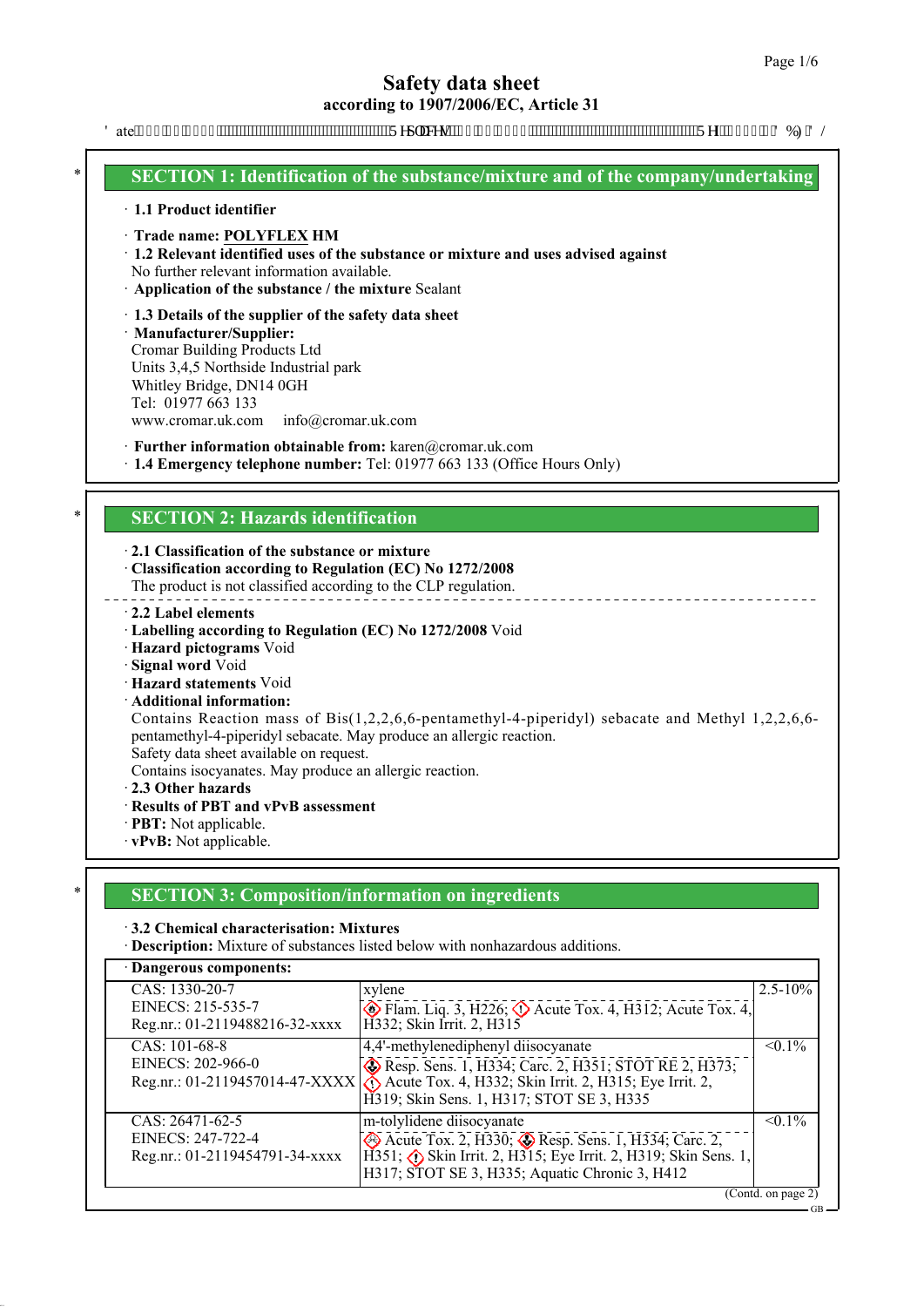# **Safety data sheet**

**according to 1907/2006/EC, Article 31**

'DWH5HSODFHV5HI'%)'/

**Trade name: POLYFLEX HM** 

· **Additional information:** For the wording of the listed hazard phrases refer to section 16.

(Contd. of page 1)

#### \* **SECTION 4: First aid measures**

· **4.1 Description of first aid measures**

· **General information:** No special measures required.

- · **After inhalation:** Supply fresh air; consult doctor in case of complaints.
- · **After skin contact:** Generally the product does not irritate the skin.
- · **After eye contact:** Rinse opened eye for several minutes under running water.
- · **After swallowing:** If symptoms persist consult doctor.

#### **SECTION 5: Firefighting measures**

- · **5.1 Extinguishing media**
- · **Suitable extinguishing agents:**

CO2, powder or water spray. Fight larger fires with water spray or alcohol resistant foam.

- · **5.2 Special hazards arising from the substance or mixture** No further relevant information available.
- · **5.3 Advice for firefighters**
- · **Protective equipment:** Mouth respiratory protective device.

# **SECTION 6: Accidental release measures**

- · **6.1 Personal precautions, protective equipment and emergency procedures** Not required.
- · **6.2 Environmental precautions:** Do not allow to enter sewers/ surface or ground water.
- · **6.3 Methods and material for containment and cleaning up:** Pick up mechanically.
- · **6.4 Reference to other sections**
- See Section 7 for information on safe handling.
- See Section 8 for information on personal protection equipment.
- See Section 13 for disposal information.

# **SECTION 7: Handling and storage**

- · **7.1 Precautions for safe handling**
- No special measures required.

Ensure good ventilation/exhaustion at the workplace.

- · **Information about fire and explosion protection:** No special measures required.
- · **7.2 Conditions for safe storage, including any incompatibilities**
- · **Storage:**
- · **Requirements to be met by storerooms and receptacles:** No special requirements.
- · **Information about storage in one common storage facility:**

Do not store together with oxidising and acidic materials.

- · **Further information about storage conditions:** Protect from heat and direct sunlight.
- · **7.3 Specific end use(s)** No further relevant information available.

## \* **SECTION 8: Exposure controls/personal protection**

· **Additional information about design of technical facilities:** No further data; see item 7.

- · **8.1 Control parameters**
- · **Ingredients with limit values that require monitoring at the workplace:**

The product does not contain any relevant quantities of materials with critical values that have to be monitored at the workplace.

· **Additional information:** The lists valid during the making were used as basis.

(Contd. on page 3)

GB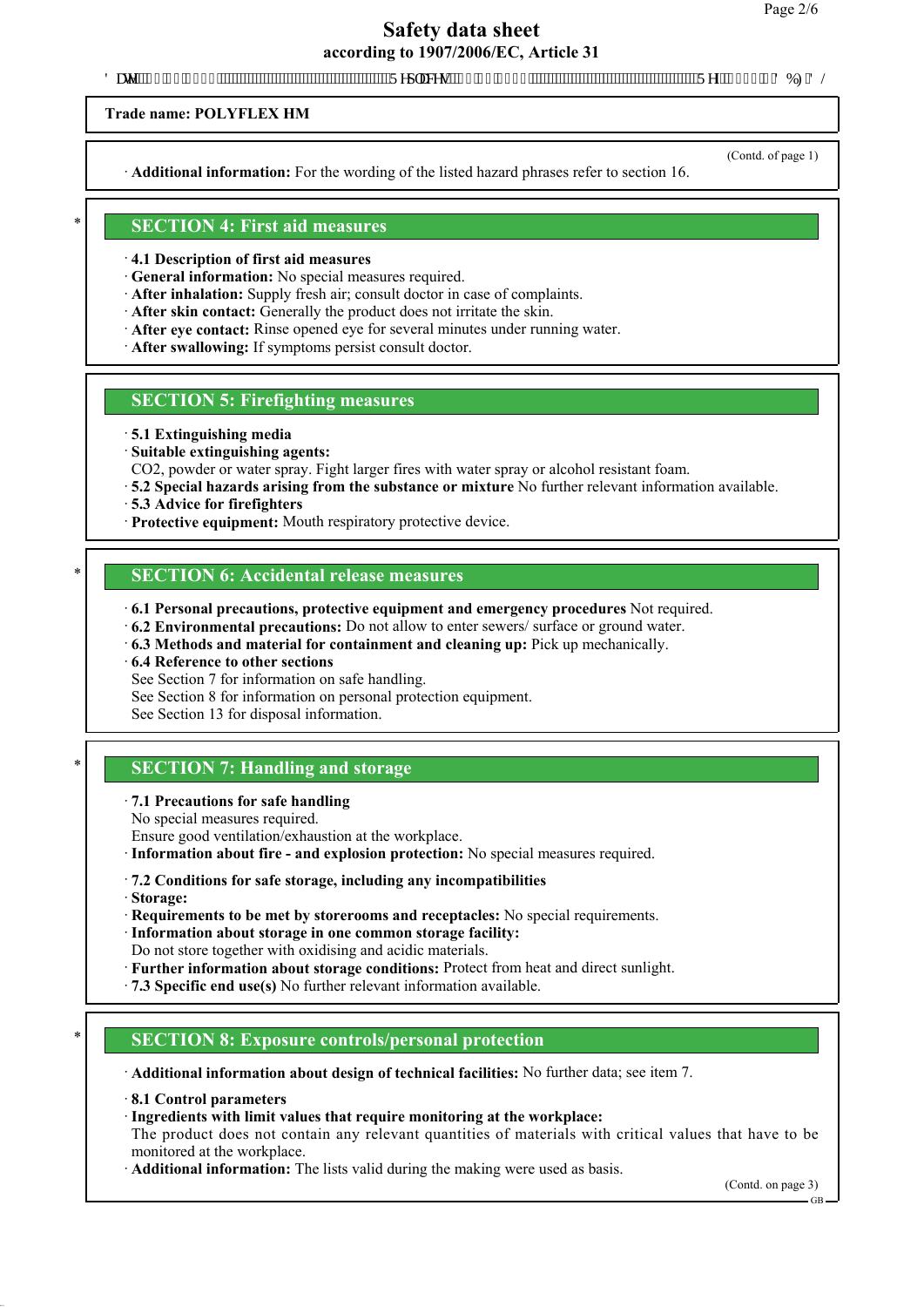Date: 22.03.2018 Replaces: 28.05.2014 Ref: 0256.4.DBF/DL

#### **Trade name: POLYFLEX HM**

|                                                                                                                                                                                              | (Contd. of page 2)                                                                                                                                                                                                                                                                                                                                                                               |
|----------------------------------------------------------------------------------------------------------------------------------------------------------------------------------------------|--------------------------------------------------------------------------------------------------------------------------------------------------------------------------------------------------------------------------------------------------------------------------------------------------------------------------------------------------------------------------------------------------|
| 8.2 Exposure controls<br>Personal protective equipment:<br>· Respiratory protection:<br>Filter AX<br>· Protection of hands:<br>degradation<br>· Material of gloves                           | General protective and hygienic measures: Do not eat, drink, smoke or sniff while working.<br>Use suitable respiratory protective device in case of insufficient ventilation.<br>The glove material has to be impermeable and resistant to the product/ the substance/ the preparation.<br>Selection of the glove material on consideration of the penetration times, rates of diffusion and the |
| Nitrile rubber, NBR<br>Recommended thickness of the material: $\geq 0.4$ mm<br>Penetration time of glove material<br>according to EN 374 Part 3: Level 3).<br>Eye protection: Safety glasses | For the mixture of chemicals mentioned below the penetration time has to be at least 60 minutes (Permeation                                                                                                                                                                                                                                                                                      |
| <b>General Information</b>                                                                                                                                                                   | <b>SECTION 9: Physical and chemical properties</b><br>.9.1 Information on basic physical and chemical properties                                                                                                                                                                                                                                                                                 |
| · Appearance:<br>Form:<br>Colour:<br>· Odour:                                                                                                                                                | Pasty<br>Various colours<br>Characteristic                                                                                                                                                                                                                                                                                                                                                       |
| · Flash point:                                                                                                                                                                               | $>61$ °C                                                                                                                                                                                                                                                                                                                                                                                         |
| · Ignition temperature:                                                                                                                                                                      | 500 °C                                                                                                                                                                                                                                                                                                                                                                                           |
| <b>Explosive properties:</b>                                                                                                                                                                 | Product does not present an explosion hazard.                                                                                                                                                                                                                                                                                                                                                    |
| <b>Explosion limits:</b><br>Lower:<br><b>Upper:</b>                                                                                                                                          | Not determined.<br>Not determined.                                                                                                                                                                                                                                                                                                                                                               |
| Vapour pressure:                                                                                                                                                                             | Not determined.                                                                                                                                                                                                                                                                                                                                                                                  |
| Density at 20 °C:                                                                                                                                                                            | $1,23$ g/cm <sup>3</sup>                                                                                                                                                                                                                                                                                                                                                                         |
| · Solubility in / Miscibility with<br>water:                                                                                                                                                 | Not miscible or difficult to mix.                                                                                                                                                                                                                                                                                                                                                                |
| Viscosity:<br>Dynamic at 20 °C:                                                                                                                                                              | 600.000 mPas                                                                                                                                                                                                                                                                                                                                                                                     |
| · Solvent content:<br>$VOC$ (EC)                                                                                                                                                             | 7.73 %                                                                                                                                                                                                                                                                                                                                                                                           |

**SECTION 10: Stability and reactivity**

**VOC (EC)** 92.8 g/l

· **10.1 Reactivity** No further relevant information available.

· **9.2 Other information** No further relevant information available.

· **Thermal decomposition / conditions to be avoided:** No decomposition if used according to specifications.

· **10.3 Possibility of hazardous reactions** Reacts with alcohols, amines, aqueous acids and alkalis.

(Contd. on page 4)

GB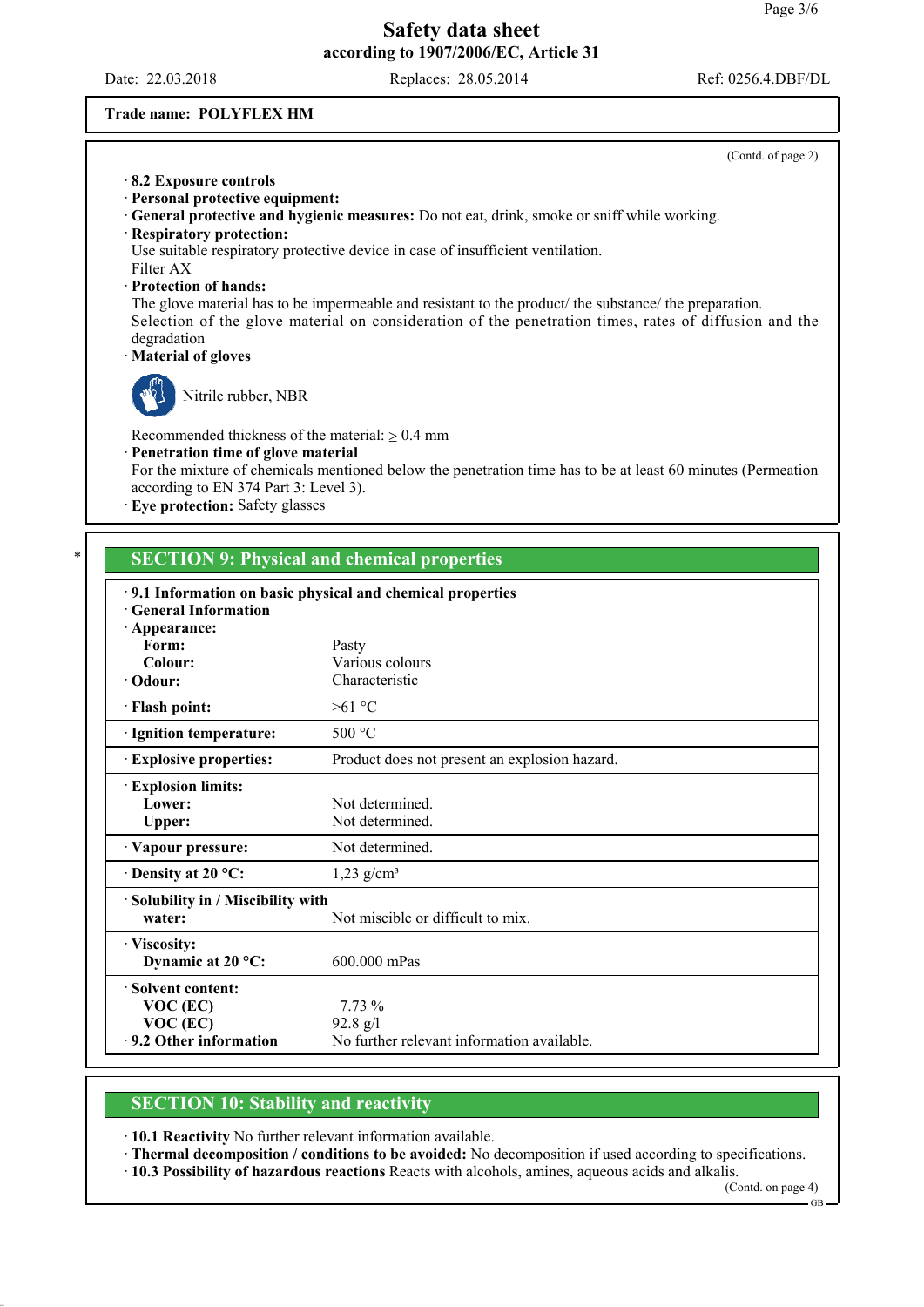Date: 22.03.2018 Replaces: 28.05.2014 Ref: 0256.4.DBF/DL

(Contd. of page 3)

**Trade name: POLYFLEX HM** 

|  |  |  | 10.4 Conditions to avoid No further relevant information available. |  |
|--|--|--|---------------------------------------------------------------------|--|
|  |  |  |                                                                     |  |

· **10.5 Incompatible materials:** No further relevant information available. · **10.6 Hazardous decomposition products:**

Hydrogen chloride (HCl)

Hydrogen cyanide (prussic acid)

Isocyanate

Carbon monoxide and carbon dioxide

Sulphur oxides (SOx)

During the crosslinking / polymerization: Carbon Dioxide

# **SECTION 11: Toxicological information**

· **11.1 Information on toxicological effects**

· **Acute toxicity** Based on available data, the classification criteria are not met.

## · **LD/LC50 values relevant for classification:**

**1330-20-7 xylene**

Oral LD50 4,300 mg/kg (rat)

Dermal LD50 2,000 mg/kg (rabbit)

· **Primary irritant effect:**

· **Skin corrosion/irritation** Based on available data, the classification criteria are not met.

- · **Serious eye damage/irritation** Based on available data, the classification criteria are not met.
- · **Respiratory or skin sensitisation** Based on available data, the classification criteria are not met.
- · **Additional toxicological information:**

People who have a history of asthma, skin sensitization or respiratory disease should not handle this mixture.

- · **CMR effects (carcinogenity, mutagenicity and toxicity for reproduction)**
- · **Germ cell mutagenicity** Based on available data, the classification criteria are not met.
- · **Carcinogenicity** Based on available data, the classification criteria are not met.
- · **Reproductive toxicity** Based on available data, the classification criteria are not met.
- · **STOT-single exposure** Based on available data, the classification criteria are not met.
- · **STOT-repeated exposure** Based on available data, the classification criteria are not met.
- · **Aspiration hazard** Based on available data, the classification criteria are not met.

# **SECTION 12: Ecological information**

- · **12.1 Toxicity**
- · **Aquatic toxicity:** No further relevant information available.
- · **12.2 Persistence and degradability** No further relevant information available.
- · **12.3 Bioaccumulative potential** No further relevant information available.
- · **12.4 Mobility in soil** No further relevant information available.
- · **Additional ecological information:**
- · **General notes:**

Water hazard class 2 (German Regulation) (Self-assessment): hazardous for water Do not allow product to reach ground water, water course or sewage system.

- Danger to drinking water if even small quantities leak into the ground.
- · **12.5 Results of PBT and vPvB assessment**
- · **PBT:** Not applicable.
- · **vPvB:** Not applicable.
- · **12.6 Other adverse effects** No further relevant information available.

## **SECTION 13: Disposal considerations**

- · **13.1 Waste treatment methods**
- · **Recommendation** Smaller quantities can be disposed of with household waste.

(Contd. on page 5)

GB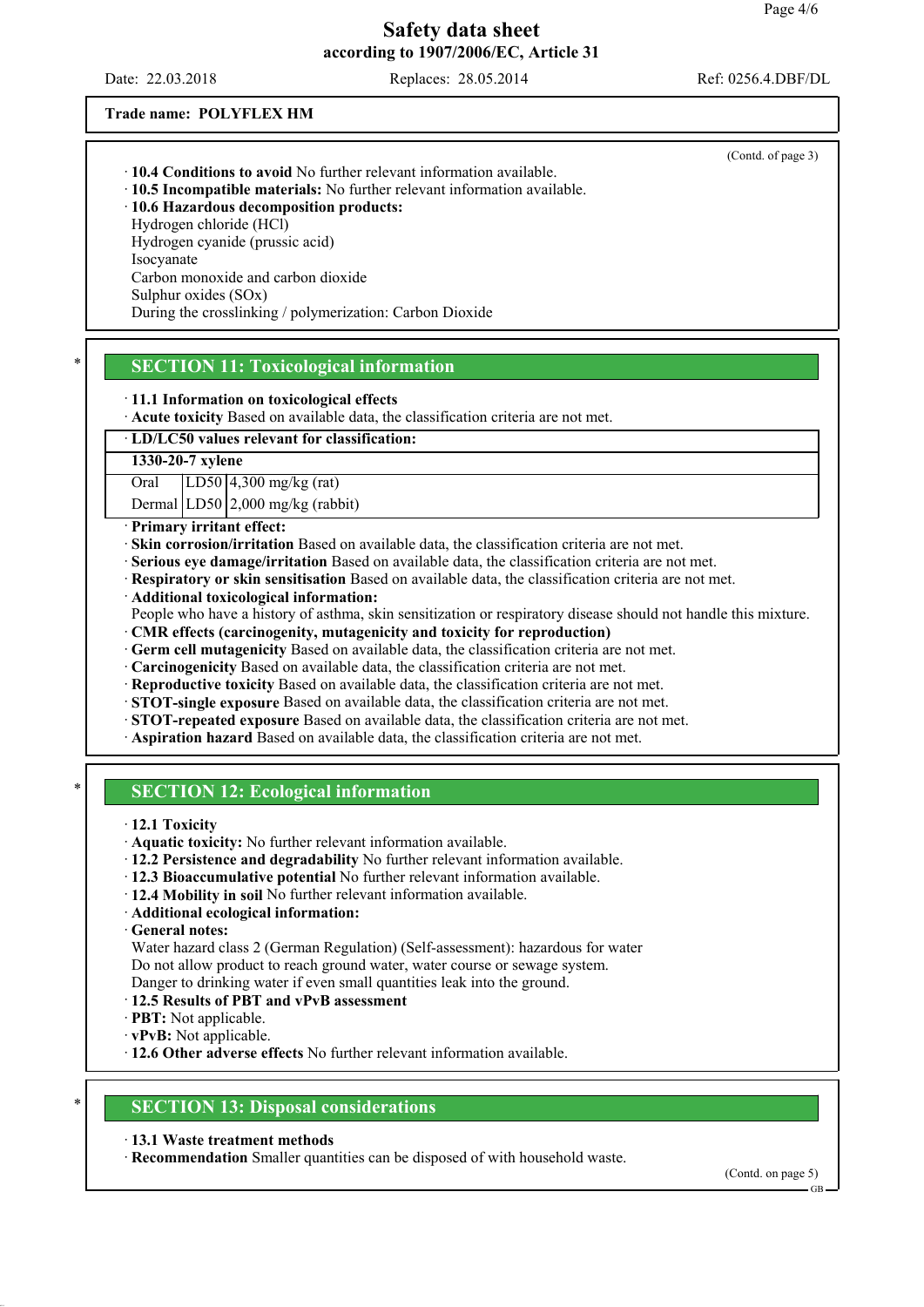Date: 22.03.2018 Replaces: 28.05.2014 Ref: 0256.4.DBF/DL

**Trade name: POLYFLEX HM**

#### · **European waste catalogue**

08 04 09\* waste adhesives and sealants containing organic solvents or other dangerous substances

· **Uncleaned packaging:**

· **Recommendation:** Disposal must be made according to official regulations.

# **SECTION 14: Transport information**

| 14.1 UN-Number                                  |                 |  |  |  |
|-------------------------------------------------|-----------------|--|--|--|
| ADR, ADN, IMDG, IATA                            | Void            |  |  |  |
|                                                 |                 |  |  |  |
| 14.2 UN proper shipping name                    |                 |  |  |  |
|                                                 |                 |  |  |  |
| ADR, ADN, IMDG, IATA                            | Void            |  |  |  |
| 14.3 Transport hazard class(es)                 |                 |  |  |  |
|                                                 |                 |  |  |  |
| ADR, ADN, IMDG, IATA                            |                 |  |  |  |
| · Class                                         | Void            |  |  |  |
|                                                 |                 |  |  |  |
| 14.4 Packing group                              |                 |  |  |  |
| ADR, IMDG, IATA                                 | Void            |  |  |  |
|                                                 |                 |  |  |  |
| 14.5 Environmental hazards:                     |                 |  |  |  |
| Marine pollutant:                               | N <sub>0</sub>  |  |  |  |
|                                                 |                 |  |  |  |
| 14.6 Special precautions for user               | Not applicable. |  |  |  |
|                                                 |                 |  |  |  |
| 14.7 Transport in bulk according to Annex II of |                 |  |  |  |
| <b>Marpol and the IBC Code</b>                  | Not applicable. |  |  |  |
|                                                 |                 |  |  |  |
| · UN "Model Regulation":                        | Void            |  |  |  |
|                                                 |                 |  |  |  |

## **SECTION 15: Regulatory information**

· **15.1 Safety, health and environmental regulations/legislation specific for the substance or mixture**

- · **REGULATION (EC) No 1907/2006 ANNEX XVII** Conditions of restriction: 20, 56a
- · **15.2 Chemical safety assessment:** A Chemical Safety Assessment has not been carried out.

## **SECTION 16: Other information**

This information is based on our present knowledge. However, this shall not constitute a guarantee for any specific product features and shall not establish a legally valid contractual relationship.

#### · **Relevant phrases**

H226 Flammable liquid and vapour.

H312 Harmful in contact with skin.

- H315 Causes skin irritation.
- H317 May cause an allergic skin reaction.
- H319 Causes serious eye irritation.

H330 Fatal if inhaled.

H332 Harmful if inhaled.

H334 May cause allergy or asthma symptoms or breathing difficulties if inhaled.

H335 May cause respiratory irritation.

H351 Suspected of causing cancer.

H373 May cause damage to organs through prolonged or repeated exposure.

H412 Harmful to aquatic life with long lasting effects.

- **Department issuing SDS: Product safety department**
- **Contact: Technical Department**

(Contd. on page 6)

(Contd. of page 4)

GB